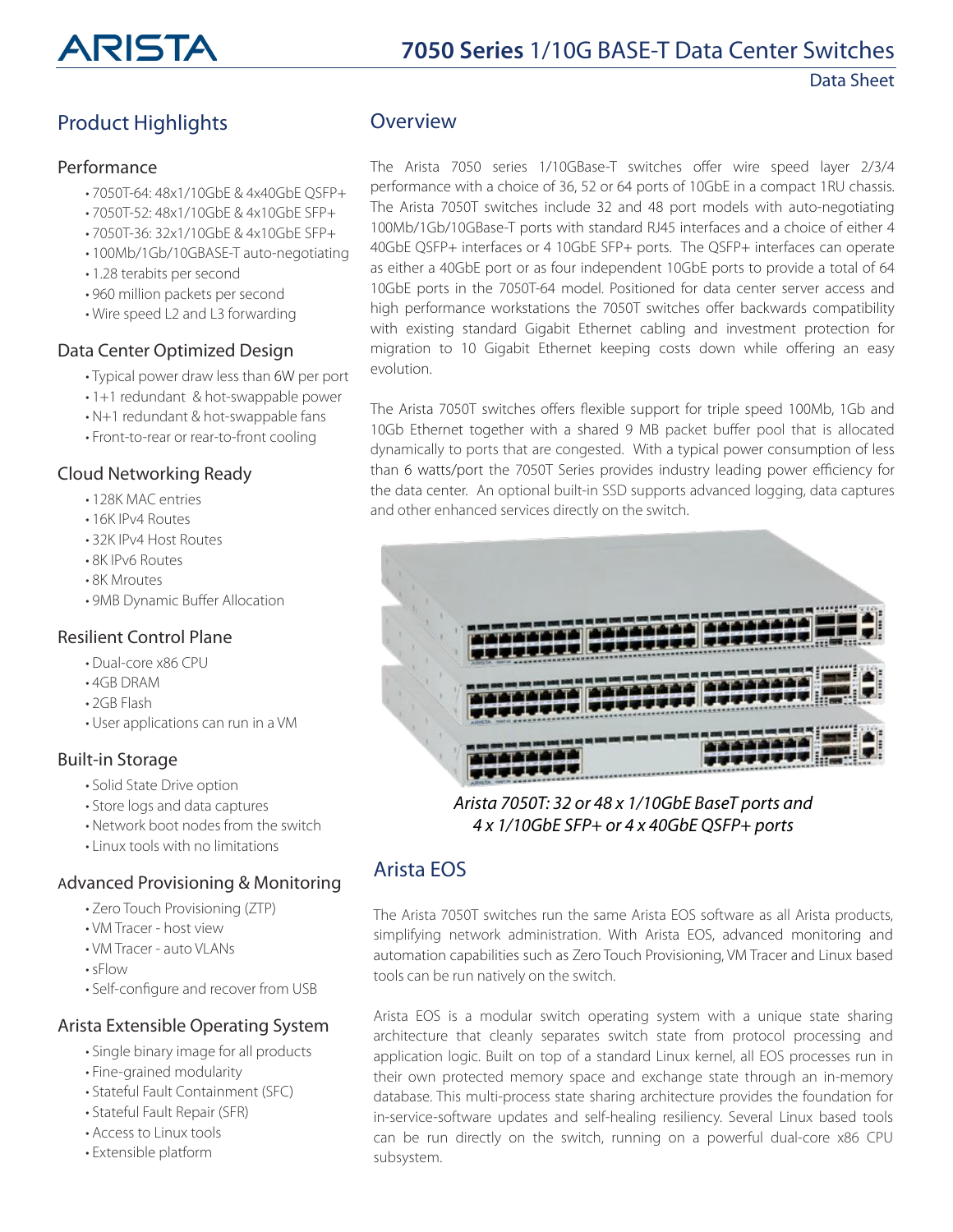# ARISTA

## High Availability

The Arista 7050 Series switches were designed for high availability from both a software and hardware perspective. Key high availability features include:

- 1+1 hot-swappable power supplies and four N+1 hot-swap fans
- Color coded PSU's and fans common to Arista 1RU devices
- Live software patching
- Self healing software with Stateful Fault Repair (SFR)
- Up to 16 10GbE ports per link aggregation group (LAG)
- Multi-chassis LAG for active/active L2 multipathing
- 32-way ECMP routing for load balancing and redundancy

## Dynamic Buffer Allocation

In cut-through mode, the Arista 7050 10GBase-T switches forward packets with a low latency of under 3 microseconds. Upon congestion, the packets are buffered in shared packet memory that has a total size of 9 MBytes. Unlike other architectures that have fixed per-port packet memory, the 7050 switches use Dynamic Buffer Allocation (DBA) to allocate up to 5MB of packet memory to a single port for lossless forwarding.

## Provisioning Tools and Built-in Storage



Arista 7050T Rear View: Front-to-rear airflow model



#### Arista 7050T Rear View: Rear-to-front airflow model

| Cable Type | 1000Base-T    | 10GBase-T     |
|------------|---------------|---------------|
| Cat 5      | 100m (330 ft) | Not supported |
| Cat 5e $*$ | 100m (330 ft) | 55m (180 ft)  |
| Cat 6 UTP  | 100m (330 ft) | 55m (180 ft)  |
| Cat 6 STP  | 100m (330 ft) | 100m (330 ft) |
| Cat 6A UTP | 100m (330 ft) | 100m (330 ft) |
| Cat 7      | 100m (330 ft) | 100m (330 ft) |

#### 1000Base-T and 10GBase-T Cabling Distances

\* Performance of 10GBASE-T over Cat5e cabling is not specified in the standard. Actual performance is based on loss characteristics of cabling and panels.

The 7050 series switches offer advanced capabilities for network provisioning. With ZTP, the switch can be automatically provisioned through a centralized management system with a dynamically generated configuration and preferred boot image. A built-in 50GB SSD is available as an option from the factory. The integrated storage allows for a whole new family of applications that can be run from the network itself. This includes having the switch be a PXE boot server, store syslogs for audit and compliance right on the switch, capturing and saving data packets via tcpdump and Linux based services such as DHCP and Precision Time Protocol (PTP).



## Cloud Network Scale: Up to 18,000 10GbE nodes using standardized protocols

Number of 10GbE Nodes Interconnected Using Arista Leaf-Spine Designs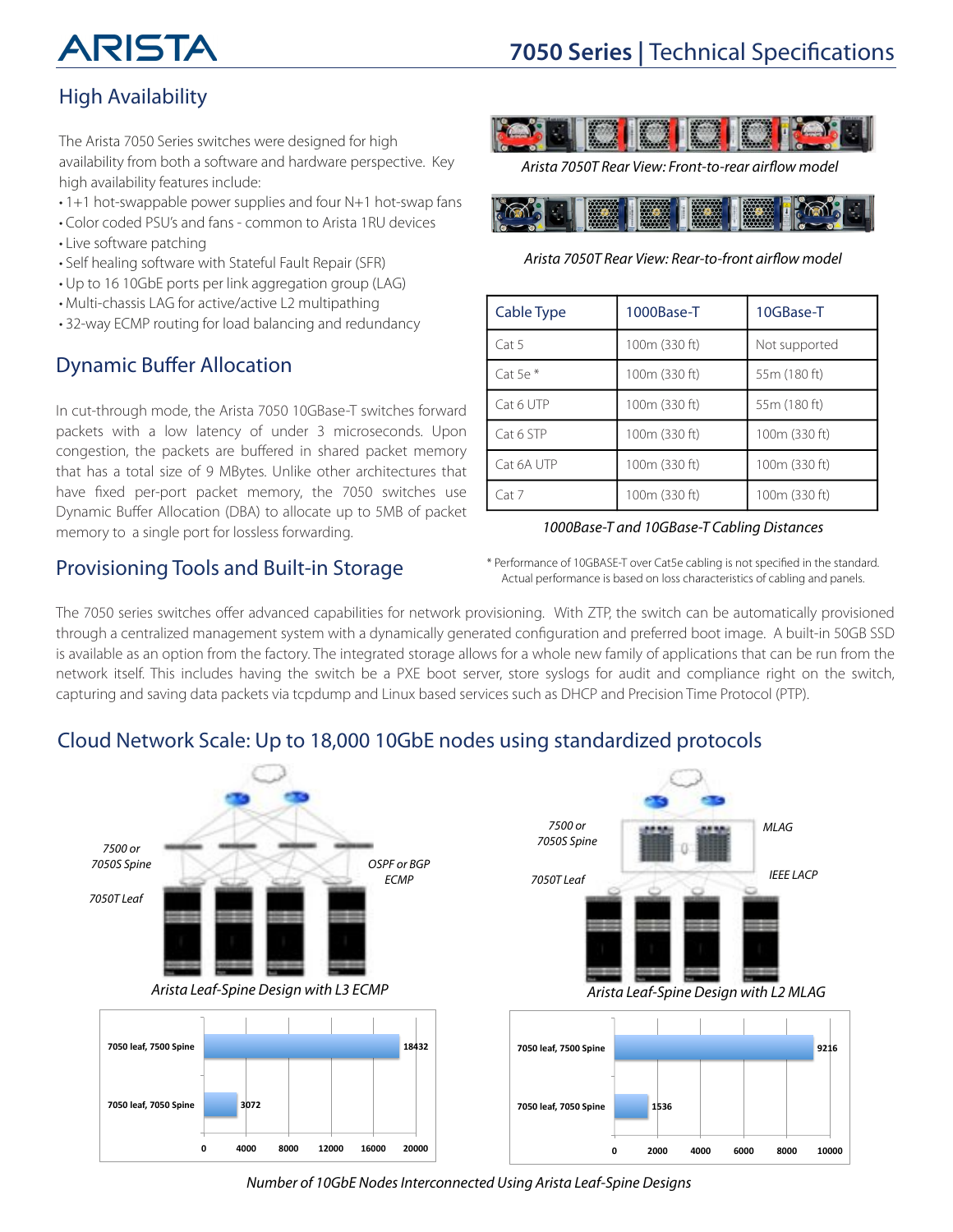

## Layer 2 Features

- 128K L2 Forwarding Entries
- 802.1w Rapid Spanning Tree
- 802.1s Multiple Spanning Tree Protocol
- Rapid Per VLAN Spanning Tree (RPVST+)
- 4096 VLANs
- $\cdot$  O-in-O
- 802.3ad Link Aggregation/LACP
	- 16 ports/channel
	- 64 groups per system
- Multi-Chassis Link Aggregation (MLAG)
	- Uses IEEE 802.3ad LACP
	- 32 ports per MLAG
- 802.1AB Link Layer Discovery Protocol
- Port Mirroring (4 active mirroring sessions)
- 802.3x Flow Control
- Jumbo Frames (9216 Bytes)
- IGMP v1/v2/v3 snooping
- Storm Control

## Layer 3 Features

- 16K IPv4 Routes
- 32K IPv4 Host Routes
- 8K IPv4 Multicast Routes
- 8K IPv6 Routes
- 4K IPv6 Multicast Routes
- Routing Protocols: OSPF, OSPFv3, BGP, MP-BGP, IS-IS, and RIPv2
- 32-way Equal Cost Multipath Routing (ECMP)
- BFD
- Route Maps
- $\cdot$ IGMP v2/v3
- PIM-SM / PIM-SSM
- Anycast RP (RFC 4610)
- VRRP
- Virtual ARP (VARP)
- vrf
- Policy Based Routing
- uRPF

## Monitoring and Provisioning

- Zero Touch Provisioning (ZTP)
- Advanced Event Management suite (AEM)
	- CLI Scheduler
	- Event Manager
	- Event Monitor
	- Linux tools
- Optional SSD for logging and data capture
- Integrated packet capture/analysis with TCPDump
- RFC 3176 sFlow
- Restore & configure from USB
- Blue Beacon LED for system identification
- Software Defined Networking (SDN)
- Openflow 1.0
- Arista DirectFlow
- $\cdot$  eAPI

## VM Tracer Feature Set

- VMware vSphere support
- VM Auto Discovery
- VM Adaptive Segmentation
- VM Host View

### Security Features

- Ingress / Egress ACLs using L2, L3, L4 fields
- ACL Logging and Counters
- Control Plane Protection (CPP)
- DHCP Relay / Snooping
- MAC Security
- $\cdot$ TACACS+
- RADIUS

## Quality of Service (QoS) Features

- Up to 8 queues per port
- Strict priority queueing
- 802.1p based classification
- Per-Priority Flow Control (PFC)
- Data Center Bridging Extensions (DCBX)
- 802.1Qaz Enhanced Transmissions Selection (ETS)\*
- DSCP based classification and remarking
- Policing/Shaping
- Rate limiting
- Explicit Congestion Notification (ECN)

## Network Management

- CloudVision Task-Oriented Multi-Device CLI
- 100/1000 Management Port
- RS-232 Serial Console Port
- USB Port
- SNMP v1, v2, v3
- Management over IPv6
- Telnet and SSHv2
- Syslog
- AAA
- Industry Standard CLI

## **Extensibility**

- Linux Tools
	- Bash shell access and scripting
	- RPM support
	- Custom kernel modules
- Programmatic access to system state
	- Python
	- $\cdot$   $\subset$   $\overline{+}$
- Native KVM/QEMU support

\* Not yet supported in EOS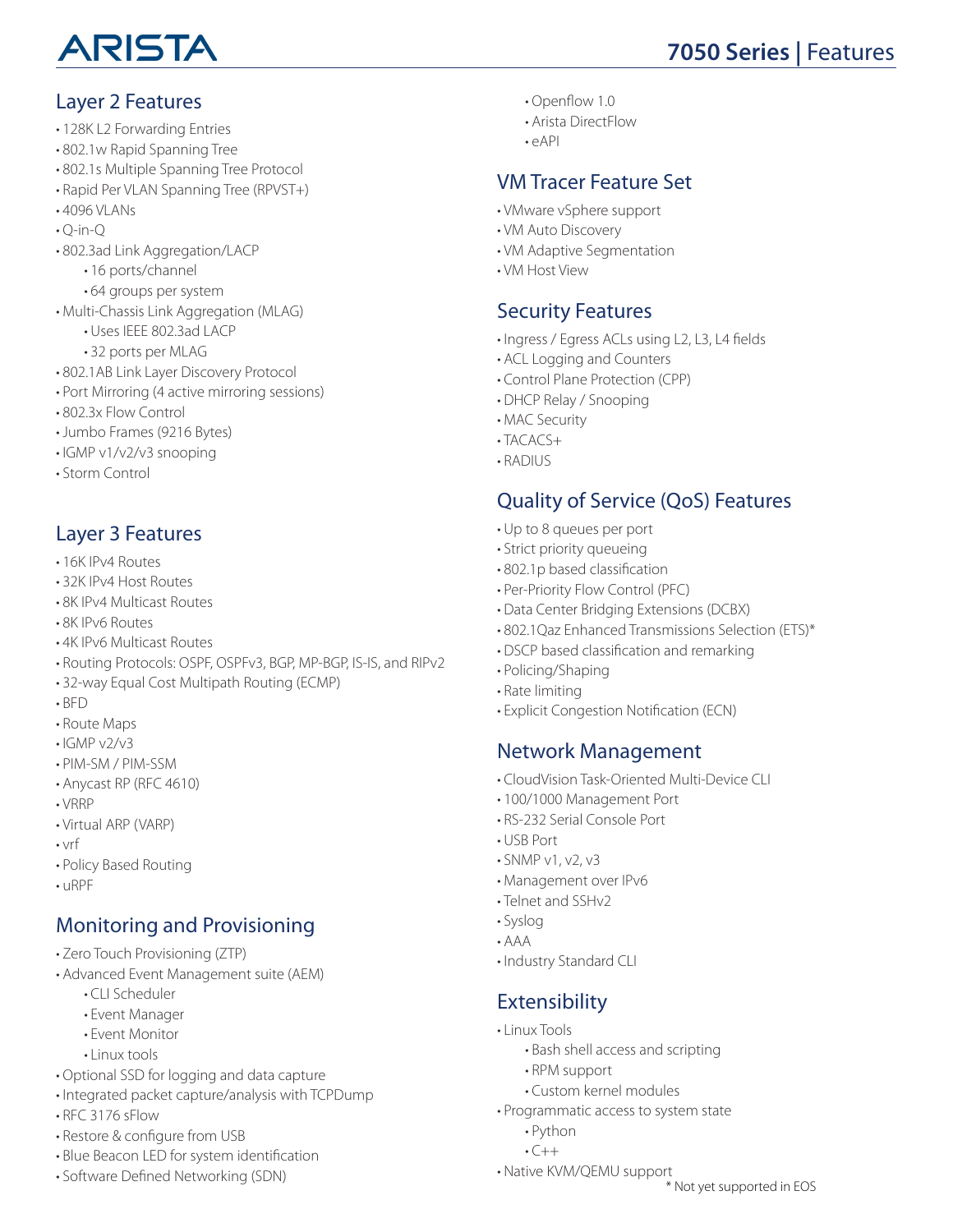

## Standards Compliance

- 802.1D Bridging and Spanning Tree
- 802.1p QOS/COS
- 802.1Q VLAN Tagging
- 802.1w Rapid Spanning Tree
- 802.1s Multiple Spanning Tree Protocol
- 802.1AB Link Layer Discovery Protocol
- 802.3ad Link Aggregation with LACP
- 802.3ab 1000BASE-T
- 802.3an 10GBASE-T
- 802.3z Gigabit Ethernet
- 802.3ae 10 Gigabit Ethernet
- 802.3ba 40 Gigabit Ethernet
- RFC 2460 Internet Protocol, Version 6 (IPv6) Specification
- RFC 4861 Neighbor Discovery for IP Version 6 (IPv6)
- RFC 4862 IPv6 Stateless Address Autoconfiguration
- RFC 4443 Internet Control Message Protocol (ICMPv6) for the Internet Protocol Version 6 (IPv6) Specification

## SNMP MIBs

- RFC 3635 EtherLike-MIB
- RFC 3418 SNMPv2-MIB
- RFC 2863 IF-MIB
- RFC 2864 IF-INVERTED-STACK-MIB
- RFC 2096 IP-FORWARD-MIB
- RFC 4363 Q-BRIDGE-MIB
- RFC 4188 BRIDGE-MIB
- RFC 2013 UDP-MIB
- RFC 2012 TCP-MIB
- RFC 2011 IP-MIB
- RFC 2790 HOST-RESOURCES-MIB
- RFC 3636 MAU-MIB
- RMON-MIB
- RMON2-MIB
- HC-RMON-MIB
- LLDP-MIB
- LLDP-EXT-DOT1-MIB
- LLDP-EXT-DOT3-MIB
- ENTITY-MIB
- ENTITY-SENSOR-MIB
- ENTITY-STATE-MIB
- ARISTA-ACL-MIB
- ARISTA-QUEUE-MIB
- RFC 4273 BGP4-MIB
- RFC 4750 OSPF-MIB
- ARISTA-CONFIG-MAN-MIB
- RFC 2787 VRRPv2MIB
- MSDP-MIB
- PIM-MIB
- IGMP-MIB
- IPMROUTE-STD-MIB
- SNMP Authentication Failure trap
- ENTITY-SENSOR-MIB support for DOM (Digital Optical Monitoring)

• User configurable custom OIDs

See EOS release notes for latest supported MIBs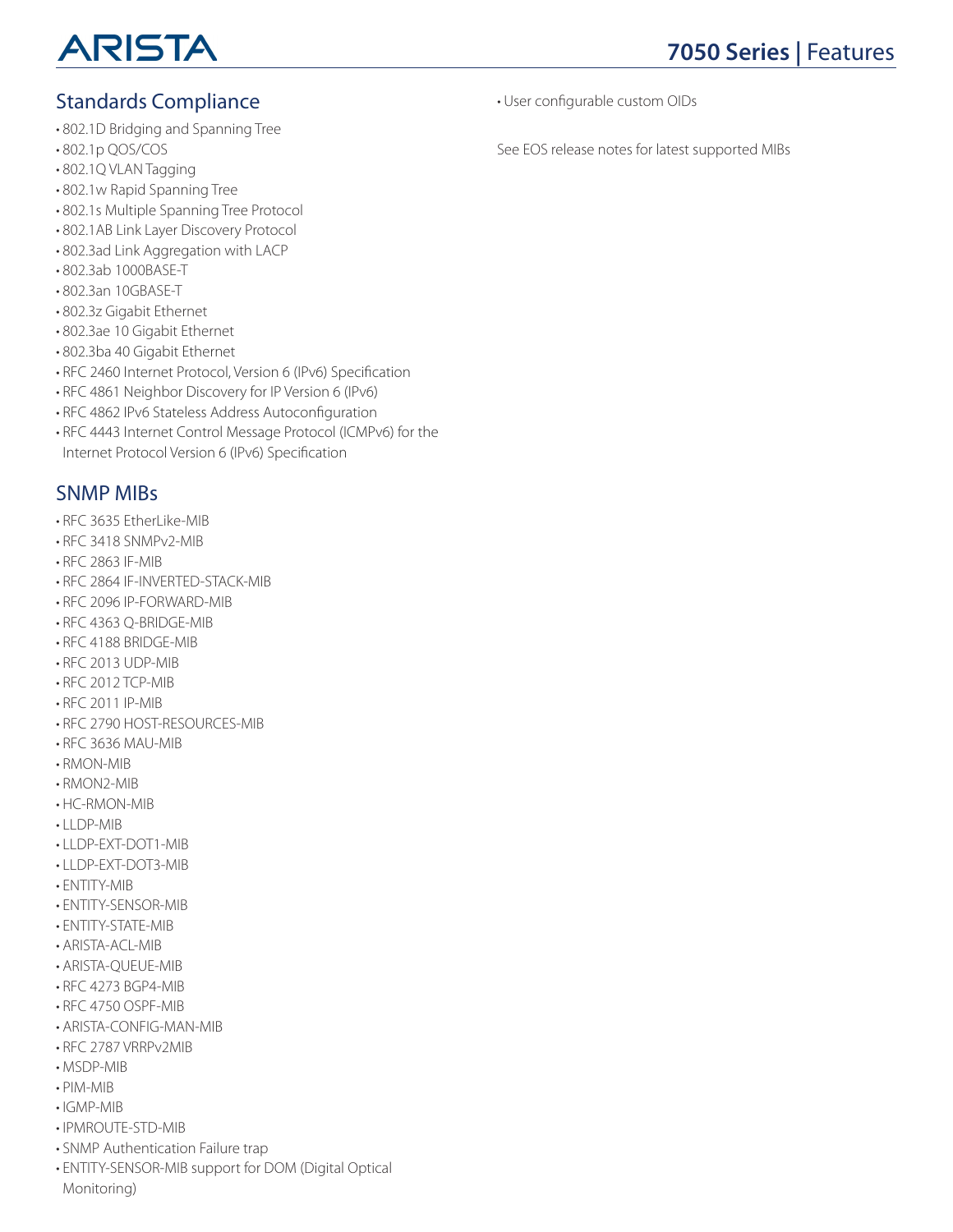# ARISTA

#### Table Sizes

| MAC Addresses                  | 128,000               |
|--------------------------------|-----------------------|
| <b>STP Instances</b>           | 64 (MST)/511 (RPVST+) |
| <b>IGMP Groups</b>             | 50,000                |
| ACI <sub>S</sub>               | 3,000                 |
| <b>IPv4 Hosts</b>              | 32,000                |
| <b>IPv4 Routes - Unicast</b>   | 16,000                |
| <b>IPv4 Routes - Multicast</b> | 8,000                 |
| <b>IPv6 Routes - Unicast</b>   | 8,000                 |
| IPv6 Routes - Multicast        | 4,000                 |
| FCMP                           | 32-way                |

#### Environmental Characteristics

| Operating Temperature     | $0 \text{ to } 40C$ |
|---------------------------|---------------------|
| Storage Temperature       | $-40C$ to 70C       |
| Relative Humidity         | 5 to 95%            |
| <b>Operating Altitude</b> | 0 to 10,000 ft      |

#### Physical Characteristics

| Size (WxHxD) | $19'' \times 175'' \times 16''$<br>$(44.5 \times 4.4 \times 40.64$ cm) |
|--------------|------------------------------------------------------------------------|
| Weight       | 7050T-52/64: 20.9 lbs (9.5 kg)<br>7050T-36: 18 lbs (8.18 kg)           |

#### Power Supply Specifications

|                        | AC             | DC                           |
|------------------------|----------------|------------------------------|
| Input Voltage          | $100 - 240$ AC | 40-72V DC                    |
| <b>Input Current</b>   | $22-53A$       | $128 - 71A$<br>11.3A at -48V |
| Input Frequency        | 50/60Hz        | DC                           |
| <b>Input Connector</b> | IFC 320-C13    | AWG #16-12                   |

#### Standards Compliance

| FMI    | FCC Part 15 Class A<br>ICES-003 Class A<br>VCCLClass A |
|--------|--------------------------------------------------------|
| Safety | IFC/UL/CSA/FN 60950<br>CE, UL, TUV Mark                |
| Other  | ROHS-6 Compliant                                       |

\* Typical power consumption measured at 25C ambient with 50% load with all ports

# **7050 Series | Technical Specifications**

#### Model Comparison

|                             | 7050T-36                        | 7050T-64                       | 7050T-52                 |
|-----------------------------|---------------------------------|--------------------------------|--------------------------|
| Ports                       | 32 x RJ45,<br>$4 \times$ SFP+   | 48 x RJ45,<br>$4 \times$ OSFP+ | 48 RJ45,<br>$4x$ SFP $+$ |
| <b>Total 10GbE Ports</b>    | 36                              | 64                             | 52                       |
| 1/10GBASE-T (RJ45) Ports    | 32                              | 48                             | 48                       |
| Throughput                  | 720Gbps                         | 1.28Tbps                       | 1.04Tbps                 |
| Packets/Second              | 540 Mpps                        | 960 Mpps                       | 780 Mpps                 |
| Latency (RJ45 / Uplinks)    | 3.3usec/<br>800 - 1150ns        | 3.3usec/<br>950 - 1350ns       | 3.3usec/<br>800 - 1150ns |
| <b>CPU</b>                  |                                 | Dual-Core x86                  |                          |
| <b>System Memory</b>        |                                 | 4 Gigabytes                    |                          |
| <b>Flash Storage Memory</b> | 2 Gigabytes                     |                                |                          |
| Packet Buffer Memory        | 9MB (Dynamic Buffer Allocation) |                                |                          |
| SSD Storage (optional)      | N/A<br>50 Gigabytes             |                                |                          |
| 100/1000 Mgmt Ports         | 1                               |                                |                          |
| <b>RS-232 Serial Ports</b>  | $1$ (RJ-45)                     |                                |                          |
| <b>USB Ports</b>            | 1                               |                                |                          |
| Hot-swap Power Supplies     | $2(1+1$ redundant)              |                                |                          |
| Hot-swappable Fans          | 4 (N+1 redundant)               |                                |                          |
| Reversible Airflow Option   | Yes                             |                                |                          |
| Typical/Max Power Draw *    | 244 / 289W                      | 322/422W                       | 301/395W                 |

#### Supported Optics and Cables

| Interface Type    | SFP+ ports           | QSFP+ ports                          |
|-------------------|----------------------|--------------------------------------|
| 40GBASE-SR4       |                      | 100m (OM3) /150m (OM4)               |
| 40GBASE-XSR4      |                      | 300m (OM3) /450m (OM4)               |
| 40GBASE-AOC       |                      | 3m to 100m                           |
| 40GBASE-CR4       |                      | 0.5m to 7m QSFP+ to QSFP             |
| 40GBASE-PLRL4     |                      | 1km (1km 4x10G LR/LRL)               |
| 40GBASE-UNIV      |                      | 150m (OM3) / 150m (OM4)<br>500m (SM) |
| 40GBASE-SRBD      |                      | 100m (OM3) /150m (OM4)               |
| 40GBASE-LRL4      |                      | 1km                                  |
| 40GBASE-PLR4      |                      | 10km (10km 4x10G LR/LRL)             |
| 40GBASE-LR4       |                      | 10km                                 |
| 40GBASE-ER4       |                      | 40km                                 |
| 10GBASE-CR        | SFP+ to SFP: 0.5m-5m | 0.5m - 5m QSFP+ to 4x SFP            |
| 10GBASE-AOC       | 3m to 30m            |                                      |
| 10GBASE-SRL       | 100m                 |                                      |
| 10GBASE-SR        | 300m                 |                                      |
| 10GBASE-LRL       | 1 <sub>km</sub>      |                                      |
| 10GBASE-LR        | 10km                 |                                      |
| 10GBASE-ER        | 40km                 |                                      |
| 10GBASE-ZR        | 80km                 | $\overline{a}$                       |
| 10G-DWDM          | 80km                 |                                      |
| 100TX 1G SX/LX/TX | Yes                  |                                      |